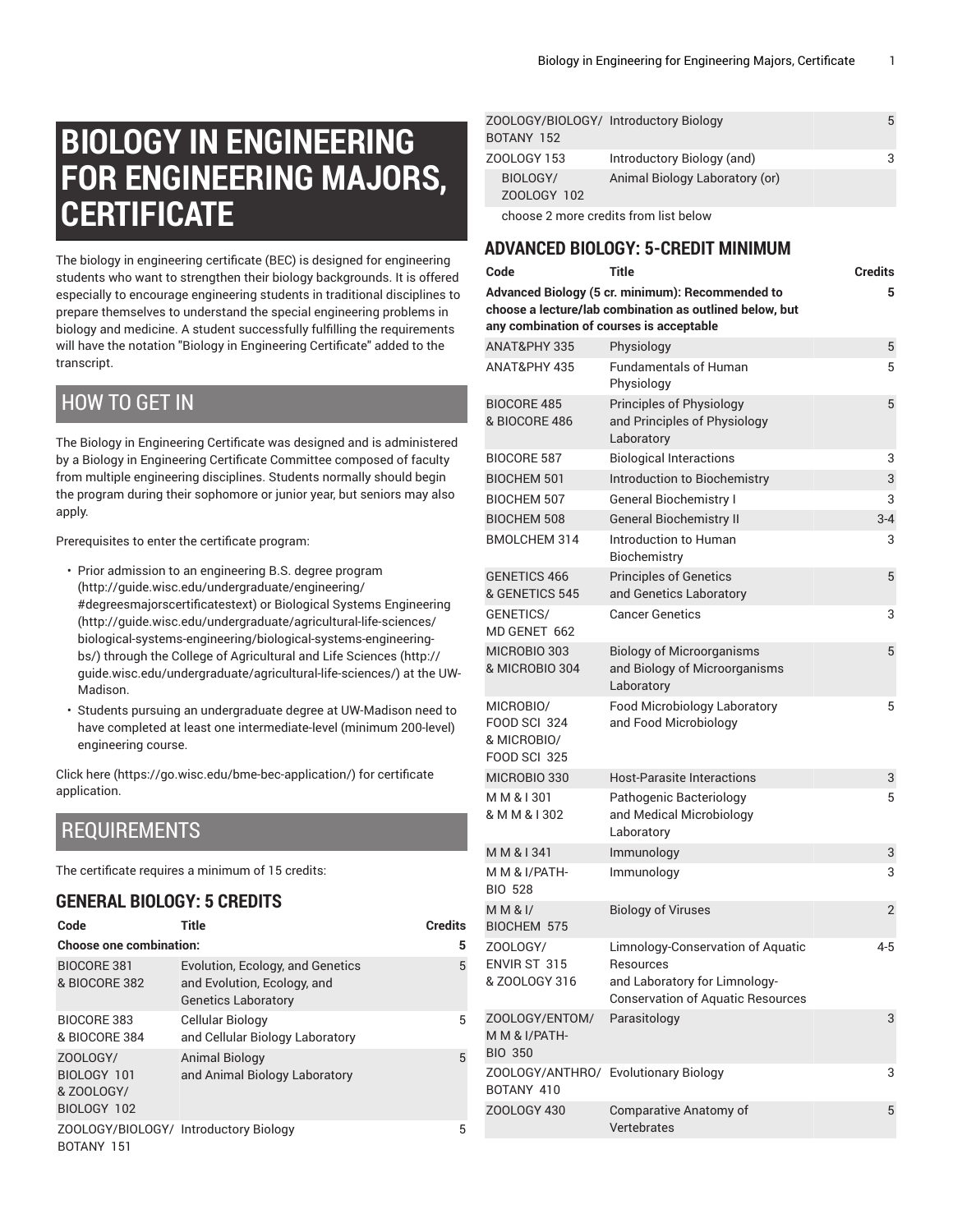| ZOOLOGY 470<br>& ZOOLOGY 555                           | Introduction to Animal Development<br>and Laboratory in Developmental<br><b>Biology</b>       | 6     |
|--------------------------------------------------------|-----------------------------------------------------------------------------------------------|-------|
| <b>ZOOLOGY 504</b>                                     | <b>Modeling Animal Landscapes</b>                                                             | $3-5$ |
| ZOOLOGY/<br>ENVIR ST 510<br>& ZOOLOGY/<br>ENVIR ST 511 | <b>Ecology of Fishes</b><br>and Ecology of Fishes Lab                                         | 5     |
| ZOOLOGY/<br>PSYCH 523                                  | Neurobiology                                                                                  | 3     |
| ZOOLOGY 525                                            | <b>Tropical Herpetology</b>                                                                   | 1     |
| <b>ZOOLOGY 570</b>                                     | Cell Biology                                                                                  | 3     |
| ZOOLOGY 611<br>& ZOOLOGY 612                           | <b>Comparative and Evolutionary</b><br>Physiology<br>and Comparative Physiology<br>Laboratory | 5     |
|                                                        |                                                                                               |       |

#### **BIOLOGY IN ENGINEERING: 3-CREDIT MINIMUM**

| Code                                                          | <b>Title</b>                                                       | <b>Credits</b> |
|---------------------------------------------------------------|--------------------------------------------------------------------|----------------|
|                                                               | Biology in Engineering (3 cr. minimum): Choose one                 | 3              |
| <b>BME/ME 414</b>                                             | Orthopaedic Biomechanics - Design<br>of Orthopaedic Implants       | 3              |
| <b>BME/ME 415</b>                                             | <b>Biomechanics of Human Movement</b>                              | 3              |
|                                                               | B M E/PHM SCI 430 Biological Interactions with<br><b>Materials</b> | 3              |
| B M E/E C E 462                                               | <b>Medical Instrumentation</b>                                     | 3              |
| <b>BME/ECE 463</b>                                            | <b>Computers in Medicine</b>                                       | 3              |
| <b>B M E/M E 505</b>                                          | <b>Biofluidics</b>                                                 | 3              |
| <b>BME510</b>                                                 | Introduction to Tissue Engineering                                 | 3              |
| <b>BME520</b>                                                 | Stem Cell Bioengineering                                           | 3              |
| <b>BME545</b>                                                 | <b>Engineering Extracellular Matrices</b>                          | 3              |
| <b>BME550</b>                                                 | Introduction to Biological and<br><b>Medical Microsystems</b>      | 3              |
| <b>BME/ME 615</b>                                             | Tissue Mechanics                                                   | 3              |
| <b>B M E/MED PHYS/</b><br>PHMCOL-M/<br>PHYSICS/<br>RADIOL 619 | Microscopy of Life                                                 | 3              |
| <b>BSE 249</b>                                                | <b>Engineering Principles for Biological</b><br>Systems            | 3              |
| <b>BSE 349</b>                                                | Quantitative Techniques for<br><b>Biological Systems</b>           | 3              |
| <b>BSE 364</b>                                                | Engineering Properties of Food and<br><b>Biological Materials</b>  | 3              |
| <b>BSE 365</b>                                                | Measurements and Instrumentation<br>for Biological Systems         | 3              |
| BSE/FOOD SCI/<br>ME 441                                       | <b>Rheology of Foods and Biomaterials</b>                          | 3              |
| BSE/FOOD SCI 642                                              | <b>Food and Pharmaceutical</b><br>Separations                      | 2-3            |
| CBE/B M E 560                                                 | <b>Biochemical Engineering</b>                                     | 3              |
| CIV ENGR 320                                                  | <b>Environmental Engineering</b>                                   | 3              |
| CIV ENGR 322                                                  | <b>Environmental Engineering</b><br>Processes                      | 3              |
| CIV ENGR/<br>SOIL SCI 623                                     | Microbiology of Waterborne<br>Pathogens and Indicator Organisms    | 3              |

|                          | <b>CIV ENGR/</b>          | Toxicants in the Environment:                                     | 3       |
|--------------------------|---------------------------|-------------------------------------------------------------------|---------|
|                          | M&ENVTOX/<br>SOIL SCI 631 | Sources, Distribution, Fate, & Effects                            |         |
|                          |                           | COMP SCI/B M I 576 Introduction to Bioinformatics                 | 3       |
|                          | E C E 542                 | Introduction to<br>Microelectromechanical Systems                 | 3       |
|                          | I SY E/B M E 564          | Occupational Ergonomics and<br><b>Biomechanics</b>                | 3       |
|                          | <b>INTEREGR 301</b>       | <b>Engineering and Biology:</b><br><b>Technological Symbiosis</b> | $1 - 4$ |
|                          | M S & E 553               | Nanomaterials & Nanotechnology                                    | 3       |
| <b>SEMINAR: 1 CREDIT</b> |                           |                                                                   |         |
|                          | مامہ                      | Title                                                             | Crodite |

| Code          | Title                          | <b>Credits</b> |
|---------------|--------------------------------|----------------|
| B M E 517     | Biology in Engineering Seminar |                |
| Total Credits |                                |                |

# **CERTIFICATE COMPLETION REQUIREMENT**

This undergraduate certificate must be completed concurrently with the student's undergraduate degree. Students cannot delay degree completion to complete the certificate.

# LEARNING OUTCOMES

- 1. Develop an understanding of basic biology and a selected area of advanced biology.
- 2. Develop an understanding of the challenges in biology, medicine, public health, and environmental health that are currently being addressed by engineering research and development.
- 3. Demonstrate proficiency in the application of engineering principles to solve problems in the field based on biological principles.

### PFOPL<sub>F</sub>

# **ADVISORS FOR THE BIOLOGY IN ENGINEERING CERTIFICATE PROGRAM**

(Contact the advisor from your home department or the Chair)

#### **CHAIR AND CERTIFICATE ADMINISTRATION - BIOMEDICAL ENGINEERING**

Dr. John Puccinelli 2132 Engineering Centers Bldg [john.puccinelli@wisc.edu](mailto:john.puccinelli@wisc.edu) 890-3573

#### **BIOLOGICAL SYSTEMS ENGINEERING**

Professor Anita Thompson 115 Agricultural Engineering Bldg [amthompson2@wisc.edu](mailto:amthompson2@wisc.edu) 262-0604

Professor Mark Etzel B115 Babcock Hall [etzel@engr.wisc.edu](mailto:etzel@engr.wisc.edu)